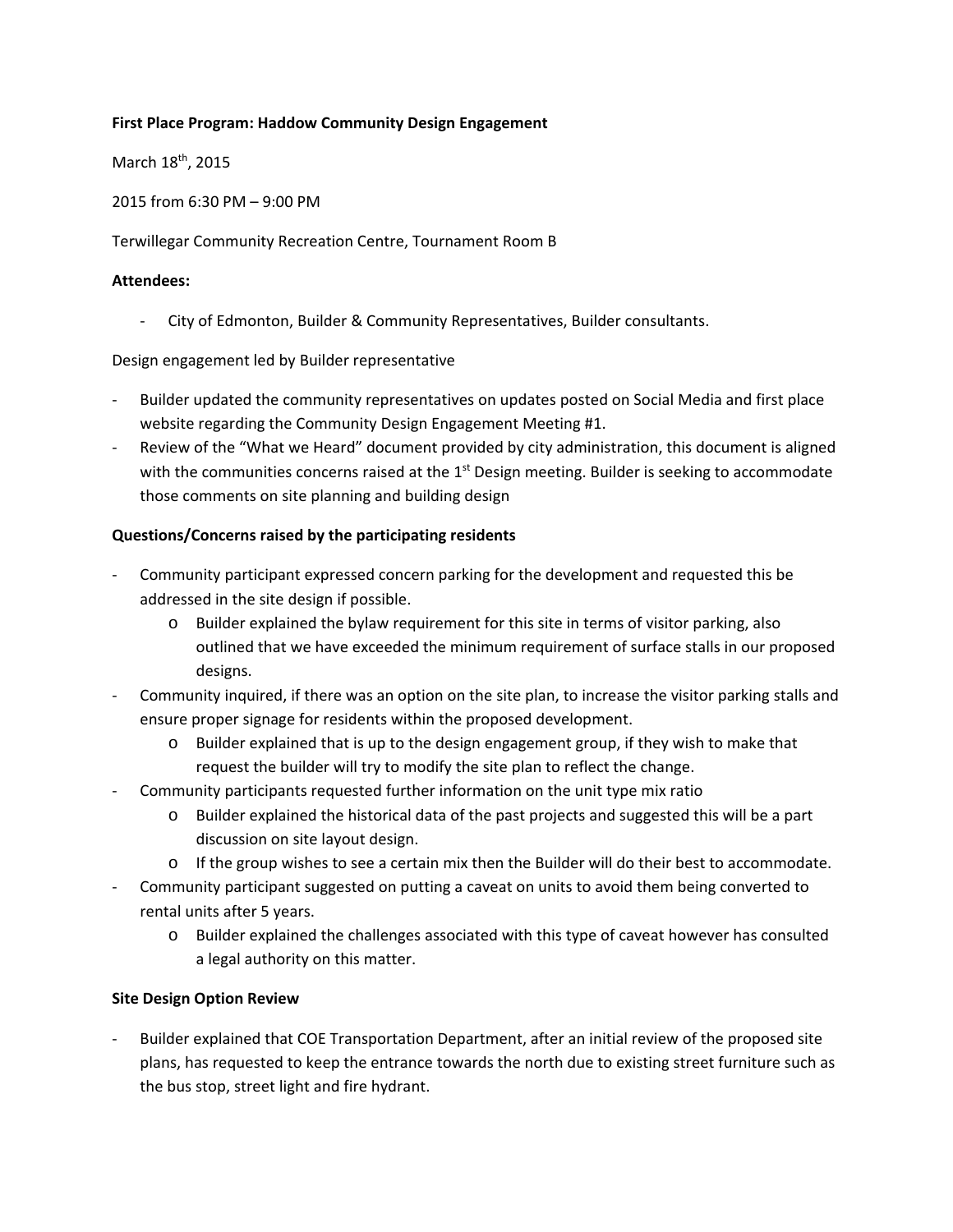- ‐ Builder presented three conceptual site plans for discussion and asked for feedback from the Design Engagement Group on their preference.
	- o Community preferred to have Concept #2 (attached) with some suggested changes to the site layout. Changes to site plan were done during meeting to ensure design met community requests.
		- Surface parking units were replaced with drive under units and placed adjacent to other two buildings along the East property line with unit entrance facing East towards the park.
		- **EXECT** Locations marked for extra visitor parking stalls to be added provided they don't interfere with utilities, or Canada Post requirements.
- ‐ Community requested to have this development without boundary fence, particularly along the East and South boundary. Potential to and add gates on the fence for residents to access adjacent green space.
	- o Builder explained the bylaw requirement to have a perimeter fence on this type of development however will work with the city approval departments based on this community request.
- ‐ Community proposed to see 3D rendering with and without the boundary fence to give better clarity on this design element.
- ‐ Builder and City of Edmonton will work together to ensure development meets COE bylaws and at the same time meets Community expectation.

# *Units and Buildings*

- ‐ Community suggested in using brick or cultured stone to match the existing surrounding architecture
	- o Builder explained the additional cost associated with having brick or cultured stone and suggested that this program has a price cap set by City of Edmonton. If the City of Edmonton approves a price increase on the units based on the community request, the builder will then incorporate some cultured stone on the entrances around the doorway as an architectural accent.
- Builder provides a 6-12 roof Pitch for the proposed buildings within this site
- After review of various projects, the design group prefers the units with white trims instead of darker.
- ‐ Community is concerned with use of white hardy panel on the front and would prefer an alternate design, also address the vents coming out on the front of the units if possible.
	- o Builder confirms that they will look into this concern and provide a design to the engagement group, noted some vents are for the HVAC and may not be able to be relocated.
- ‐ Builder suggested to use brick columns as entry features to match the existing architectural feature of the community.
	- o Community confirmed that they would prefer to see 4 to 5 brick columns on the front along Haddow drive